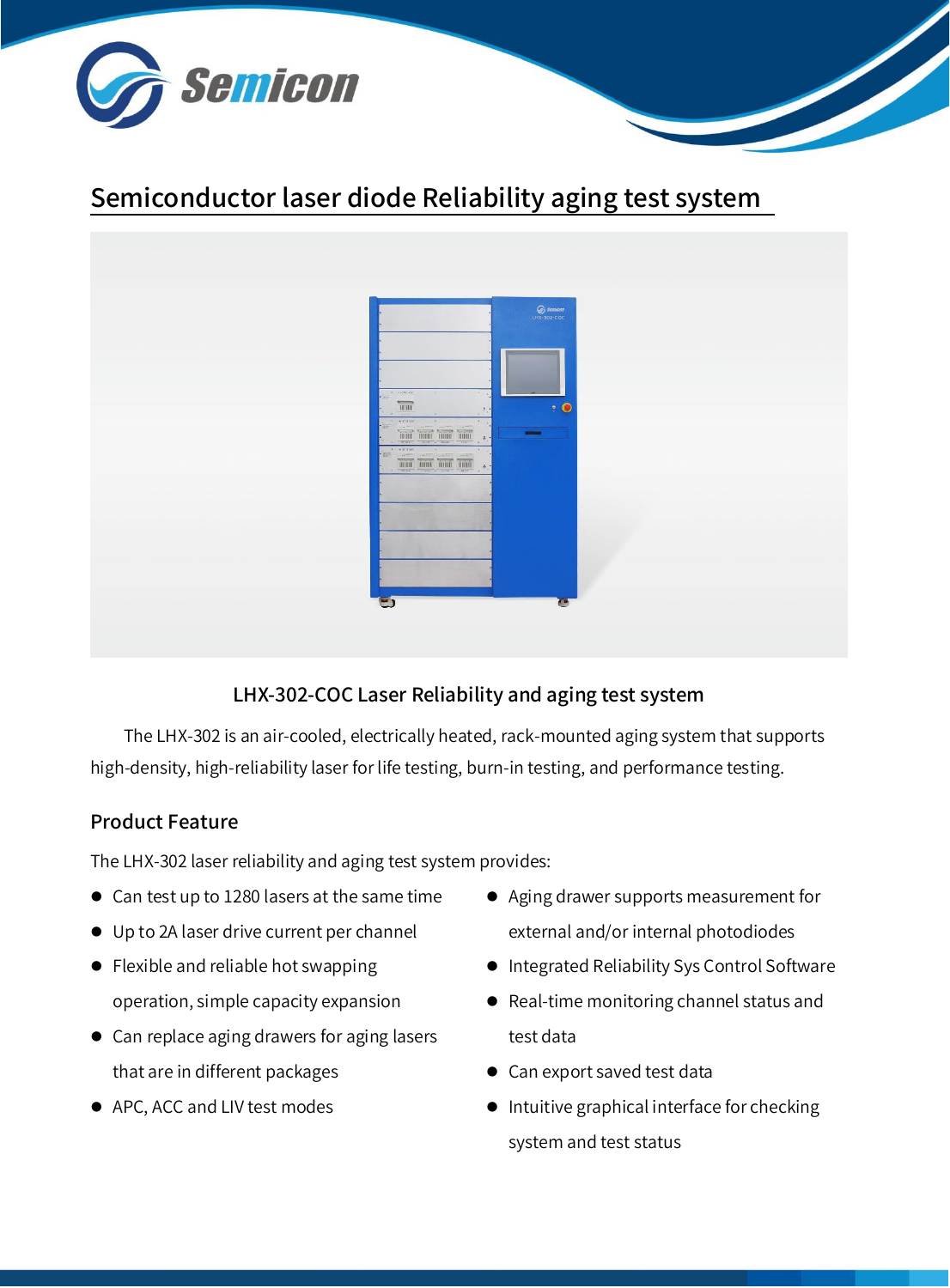

- Can still process saved data during power outages and power cuts
- The control measurement module automatically saves at least 5 hours of

aging data (calculated in 5 minutes/time) in the accident of network failure

#### System capabilities and advantages

The system can support up to 1280 LD chips for life testing at the same time and can improve the single aging throughput and reduce the total test cost.

The modularized design provides customers with lower configuration costs at R&D stage and convenient scalability for mass production.

Aging fixtures support TO, butterfly, and COC customized packages. It can support COC probe's spacing down to 300  $\mu$ m.

LHX-302 integrates up to 40 independent, precise aging drawer fixtures which can control the temperature range from +40°C to +120°C.

Efficient and stable thermal management, high-precision control and measuring circuits, and multiple laser protection provide long-term stability for aging systems.

Even if the power is suddenly interrupted, the saved data can still be processed; in the accident of a network failure, the control and measurement module can still automatically save at least 5 hours of aging data (calculated at 5 minutes/time).

The standard control mode supports ACC and LIV tests (customizable APC) with current range up to 2A. LHX-302 provides Reliability Sys user interface monitoring software. The software is easy to use and can easily set up multiple types of devices and test scenarios, and the data management and failure modes ensures data integrity.

The LHX-302 is a sophisticated reliability and burn-in test system with excellent real-time monitoring and testing capabilities, making it ideal for engineering evaluation, life testing, and aging selection in production of laser diodes for telecommunications applications.

#### Our advantage

Semicin provides high reliability, cost-effective products and industry-leading technical support, including online consulting, engineering applications, on-site service and after-sales support.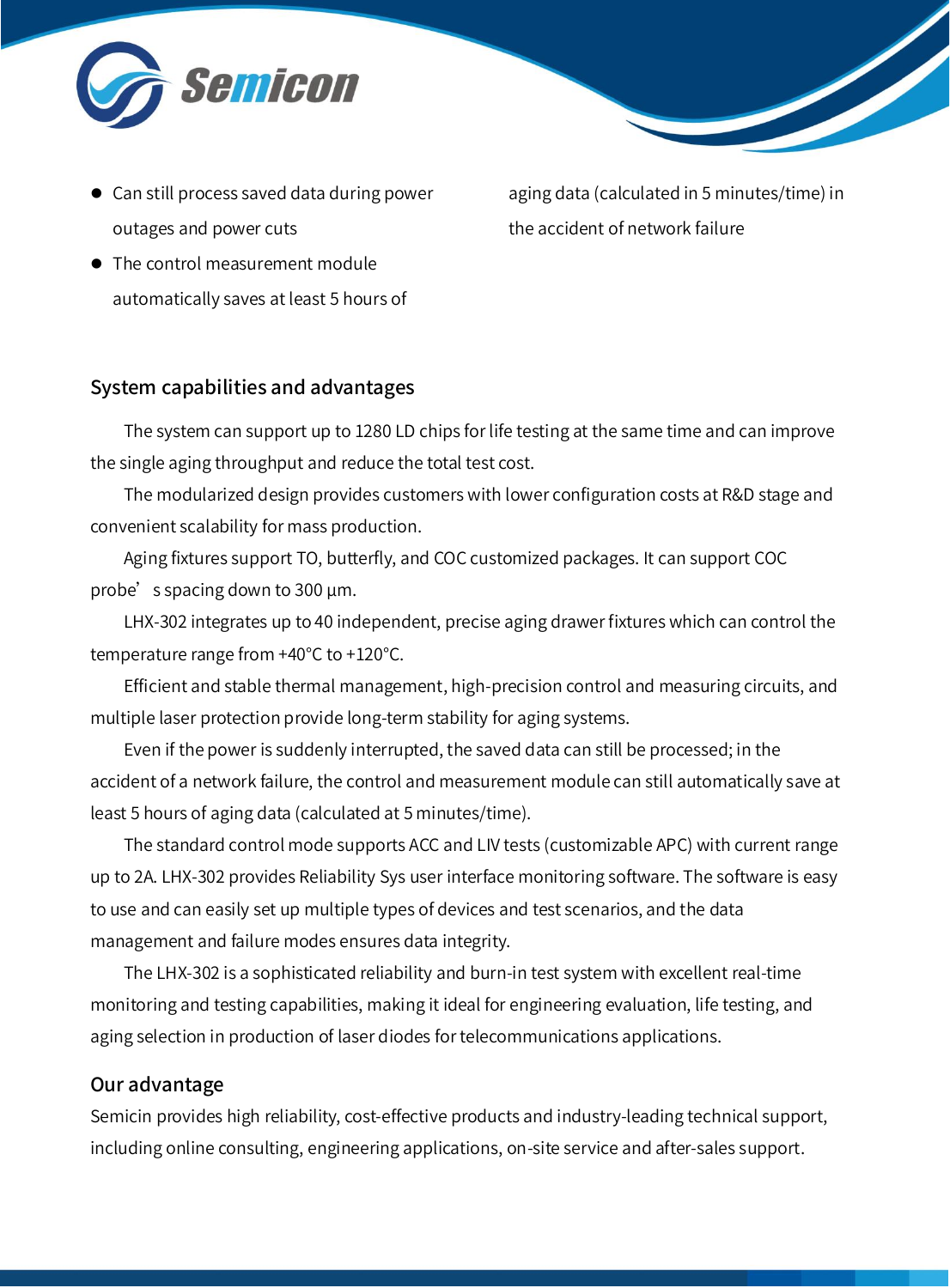



Aging power supply



#### LIV test system



32-channel COC fixture

300μm pitch probe repeatability test

## System

System capacity: up to 1280 Package Type: TO-Can, Butterfly, COC, Custom Per fixture station: up to 32

# Temperature control

Temperature range: +40 - +120℃ Temperature control unit: single drawer Temperature control accuracy:  $\pm$  1.0°C Temperature Control Stability: ± 1.0℃

# Laser control

Output polarity: Independently parallel output, common cathode, customized drive current Output Range: 200mA (Typical), Customizable to 2000mA Setting accuracy:  $\pm$  1% of FS Output Stability:  $\pm$  1% of FS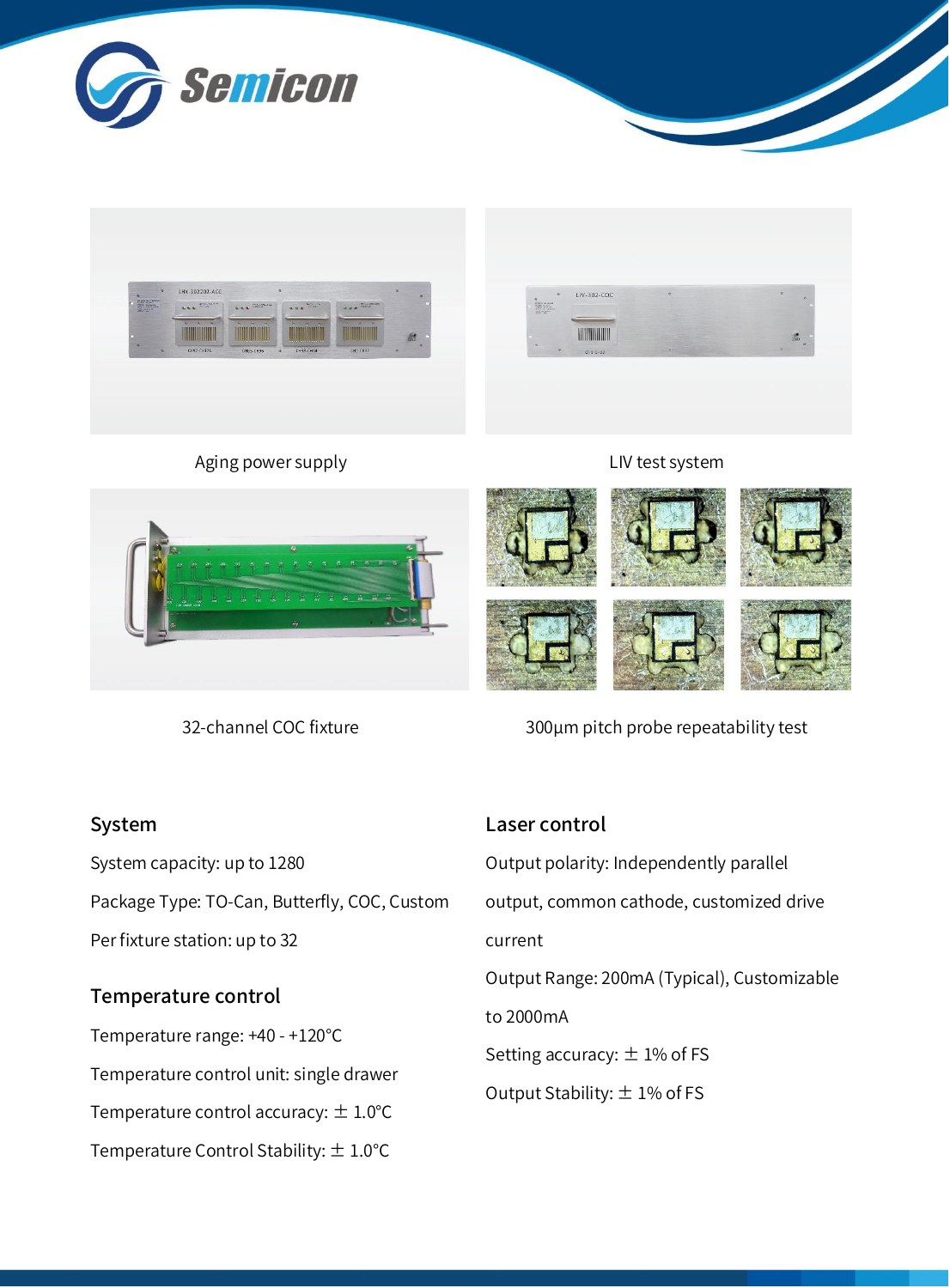

Compliant voltage: 3.3V (typical); customizable high voltage Control Mode: Constant Current, Constant Power (Custom), LIV Test

## Measurement function

Laser voltage Range: +3.3V (typical) Accuracy:  $\pm$  0.1V Built-in PD deflection voltage (custom): 0 - 8V Measuring range (custom): 20 - 5000 μA Stability (custom):  $\pm$  5  $\mu$ A Front face PD (LIV function) Wavelength range: 400 - 1600nm Measurement Mode: Relative Change Value Ith calculation repeat accuracy:  $\leq 3\%$ 

| 任务                                                      |                                            |                  |                 | 任务状态 备注           |      |
|---------------------------------------------------------|--------------------------------------------|------------------|-----------------|-------------------|------|
| 编号 任务名                                                  | 印刷词                                        | 素化乳长             | 记录频率            |                   |      |
| Two:@20180511104545<br>$\overline{\phantom{a}}$         | 2018-05-11 10:45:51                        | 49,006           | terin           | 輔                 |      |
| Ġ<br>Task@20180511104817<br>7                           | 2018-01-11 10:48:23                        | 49.00h           | tem             |                   |      |
| Task @ 23 180 \$ 11 10 49 16<br>$\overline{\mathbf{a}}$ | 2018-05-11 10:49:24<br>2018-05-11 10:49:38 | 48.00h           | tmin<br>dein    | 館歴                |      |
| Task @20180511104932<br>ä<br>Task@20180511104952        | 2018-05-11 10:50:09                        | 48.00h<br>43.00h | tem             | 保存                |      |
| 10<br>Task@20180511105034                               | 2018-05-11 10:50:45                        | 48,00h           | terin           | 中断                |      |
| 11<br>Task@20180511111323                               | 2018-05-11 11:13:29                        | $-83,00h$        | tein            | 中断                |      |
| 12<br>Task@20180511111835                               | 2018-05-11 11:19:05                        | 43,00h           | 32min           | 中断                |      |
| 12<br>Task@23180511112002                               | 2018-05-11 11:20:32                        | 48,00h           | timin           | 46                |      |
| 14<br>Task @20180511131949                              | 2018-05-11 13:20:47                        | 48.00h           | tein            | 书前                |      |
| 15<br>Task@20180511132336                               | 2018-05-11 13:24:00                        | 43.00h           | tmin            | 保存                |      |
| 16<br>Task@20180511132656                               | 2018-05-11 13:27:14                        | 48.00h           | tinin           |                   |      |
| $\overline{17}$<br>Task@20180517135945                  | 2018-05-17 13:59:55                        | 48.00h           | 30min           | 轉                 |      |
|                                                         |                                            |                  |                 |                   |      |
| $\epsilon$                                              | ×.                                         |                  |                 |                   |      |
| 信息                                                      | 362                                        | 9220             | <b>HIS</b><br>ĸ | <b>S出席估許堪 csv</b> | 旨出相当 |
| 查询是否有丢失数据,请等待<br>查找完毕                                   |                                            |                  |                 |                   |      |
|                                                         |                                            |                  |                 |                   |      |
|                                                         |                                            |                  |                 |                   |      |
|                                                         |                                            |                  |                 |                   |      |
|                                                         |                                            |                  |                 |                   |      |
|                                                         |                                            |                  |                 |                   |      |
|                                                         |                                            |                  |                 |                   |      |

#### General features

Dimension (HxWxD) cm: 200 x 130 x 84 Power Requirements: 350-420 VAC, 50/60 Hz, 50A, Three Phase

# System control computer and monitoring software

Computer: Pentium 4 core processor, 4G RAM,

10G free disk space

Display: 14 inches (resolution: 1024\*768)

UPS backup power: > 1h

Operating System: Microsoft Windows®

System Control Software: Reliability Sys

Program code: executable program

# Explanation:

The stability measurement time is 48 hours.

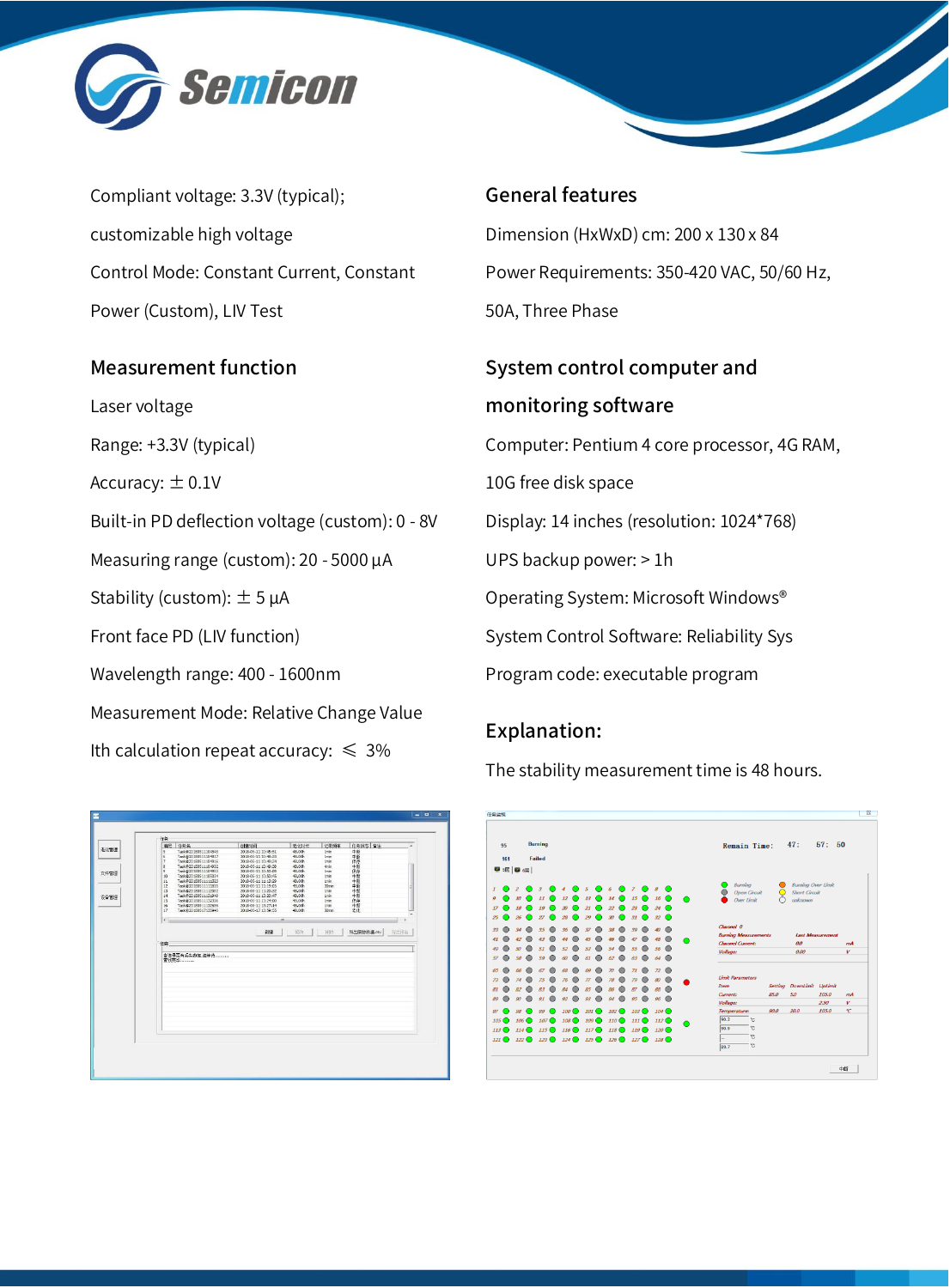



# Current output waveform

Model Number:LHX-302202-ACC Oscilloscope: Tektronix DPO2024 Load: 10Ω/2W resistance









Operating current: 85mA Working temperature: 90°C



## Output current rising Output current when turn off



#### Sudden power-cut during steady output Suddenly open drawer during steady output